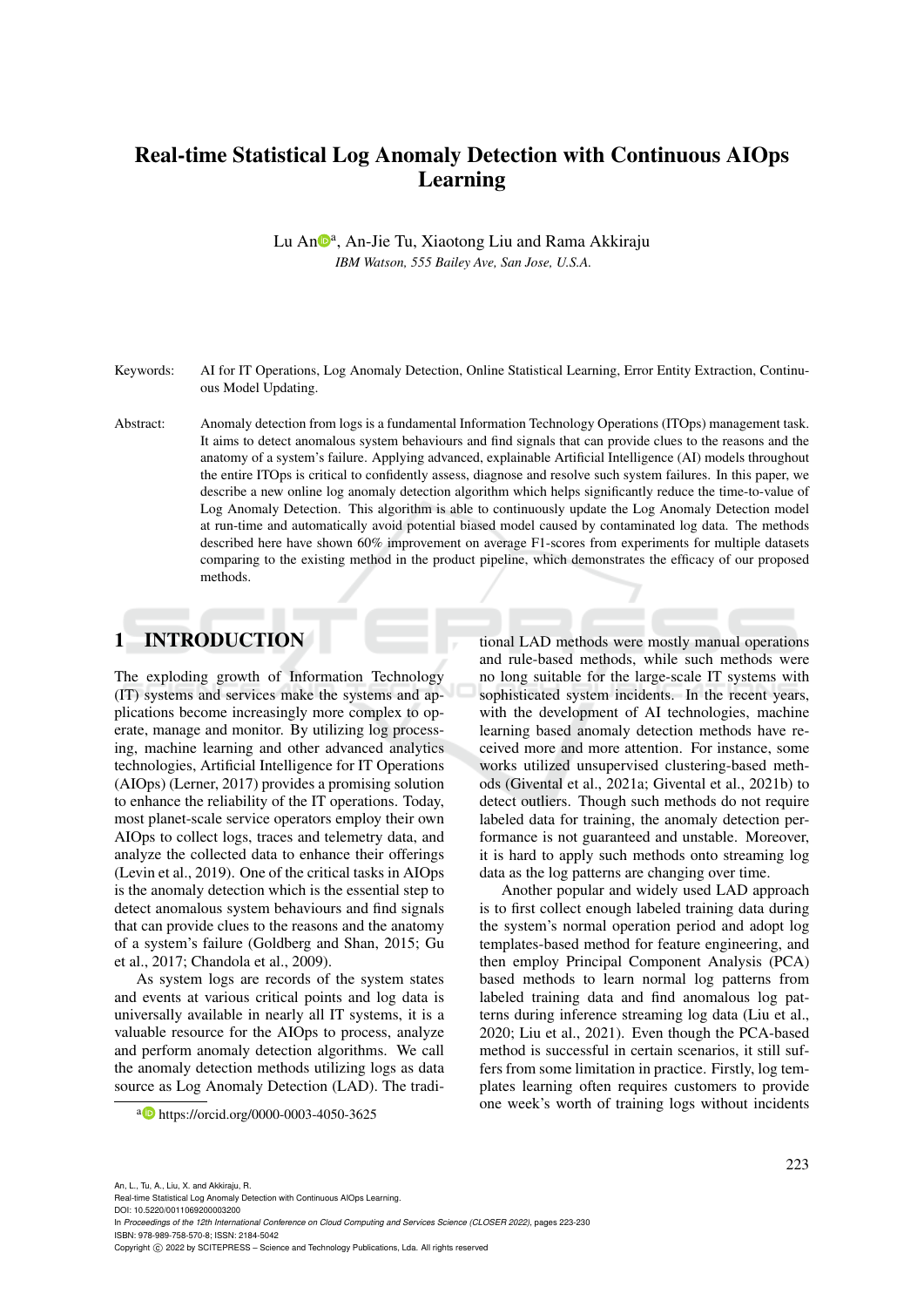

Figure 1: LAD pipeline for PCA-based Method.

which may need some time to collect thus training data is not available on Day 0. Moreover, the customers sometimes may not know if the training logs they provided are pure normal logs. Secondly, the log templates learning process takes hours or days to finish, depending on the size of the datasets.

In this paper, we propose a Real-Time Statistical Model (RSM) based LAD method, which aims to reduce the training time and achieve faster "timeto-value" while performing excellent online anomaly detection. The major contributions of this new algorithm include:

(i) We introduce a fast error entity extraction method to extract different types of error entities including error codes and exceptions at run-time. In addition, this method is able to quickly categorize if an incoming log contains any faults.

(ii) Instead of utilizing log templates for feature engineering, the RSM algorithm adopts the extracted error entities to build feature count vectors to learn normal log patterns.

(iii) The proposed RSM method is able to keep the model up-to-date by kick-starting the accumulative retraining periodically, so that the model is able to continuously improve itself by learning from more and more log data.

(iv) We introduce an automatic skipping mechanism in the model updating which can help avoid biased model generated by contaminated log data.

The remainder of the paper is organized as follows: Section 2 outlines the log anomaly detection system. Section 3 describes the technical details of the RSM method. Section 4 shows the experiment results of the proposed RSM method on multiple benchmark datasets. Finally, Section 5 concludes the paper and summarizes the future directions of the work.

## 2 LAD SYSTEM DESCRIPTION

In this section, we introduce the major steps of the LAD pipeline and how the new RSM algorithm affected the steps of log anomaly detection compared with the PCA-based method.

## 2.1 PCA-based Method

The PCA-based method is illustrated in Fig. 1 and it mainly includes the following steps:

1) Log Anomaly Training: We first ingested historical normal log data from log aggregators or streaming data from Apache Kafka. Then the data preparation component will apply data preprocessing to generate a clean, normalized log data and upload them into the cluster for further log template training. A tree-based templates learning algorithm is then applied onto the selected training logs to generate log templates, and these templates are used for feature engineering and building template/embedding count vectors.

After such count vectors are generated, they will be aggregated and encoded for a PCA model training where the model learns the normal patterns and the anomaly threshold from the training logs. After the model training, such models will be stored in the cluster for future inference.

2) Log Anomaly Detection: During the inference, the data preparation component first utilizes the trained log templates generated in the training step to perform feature engineering on the streaming inference log data. Such template/embedding count vectors are aggregated and encoded and then sent to the log anomaly detector with other metadata.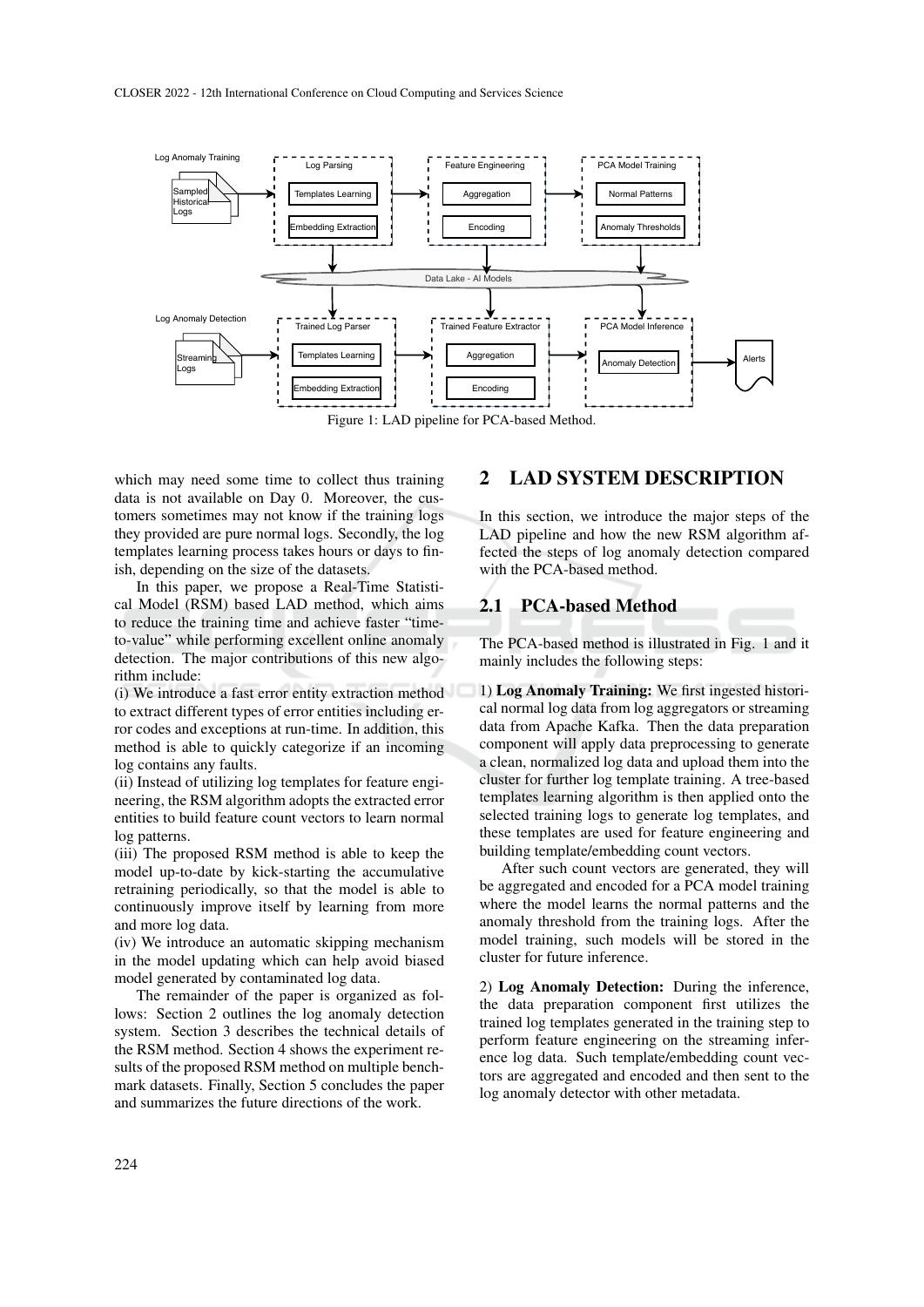

Figure 2: LAD pipeline for RSM-based Method.

Log anomaly detector then retrieves the relative PCA models from the cluster and applies them onto the encoded inference data. Those inference logs with PCA scores exceeding the trained threshold will be tagged as anomalies.

### 2.2 RSM-based Method

By introducing the RSM-based method into the product pipeline, the training step is eliminated and the major phases of the LAD pipeline become as follows and are shown in Fig. 2:

1) Data Preparation: In RSM-based method, data preparation component will directly apply entity extraction algorithm onto the streaming inference data. Instead of utilizing log templates, these extracted entities will be aggregated and encoded to generate feature count vectors. Along with other metadata, the encoded feature count vectors will be stored into the clusters and sent out to log anomaly detector simultaneously for inference.

2) Model Updating: After a preset time period, the LAD is able to retrieve all the encoded log data from the cluster ingested during the last time period and compute the statistical distribution for all the entities. Such statistical distribution information for both entity and embedding count vectors are stored as RSM models in the cluster for future anomaly detection. The model updating is scheduled to happen periodically unless contaminated log data was detected in the last period. Moreover, the model updating is accumulative so that the latest model always represents all the historical data the LAD has seen.

3) Log Anomaly Detection: Once the initial RSM models are available, the log anomaly detector is able to load the latest models from the cluster and utilize them to perform statistical testing and determine if the inference logs contain significantly different entities or embedding distributions than the normal patterns.

If yes, the inference logs will be tagged as anomalies and generate alerts.

From the above description of PCA-based and RSM-based methods, we can notice that the log anomaly training step in PCA-based method will need customers to provide some normal training log data. On the one hand, one week log data is typically required to guarantee a good quality of log training. On the other hand, larger size of dataset may cause long time template learning and model training. While in the RSM-based method, the online learning method utilizes entity extraction instead of log templates learning so that the time-consuming training step is eliminated which can significantly reduce "time-to-value" of the LAD pipeline.

## 3 THE DESIGN OF RSM-BASED **METHOD**

In this section, we will discuss the technical keypoints of the Real-Time Statistical Model based log anomaly detection method proposed in this work in details.

### 3.1 Log Entity Extraction



Figure 3: A log example from WebSphere Application Server.

The RSM-based LAD product pipeline utilizes log entities for feature engineering. Such log entities could be the domain information from specific types of logs, e.g. the logs from IBM WebSphere Application Server (IBM, 2022). In addition, the log entities could be specific errors, such as HTTP error response code or specific exceptions which can be the cause or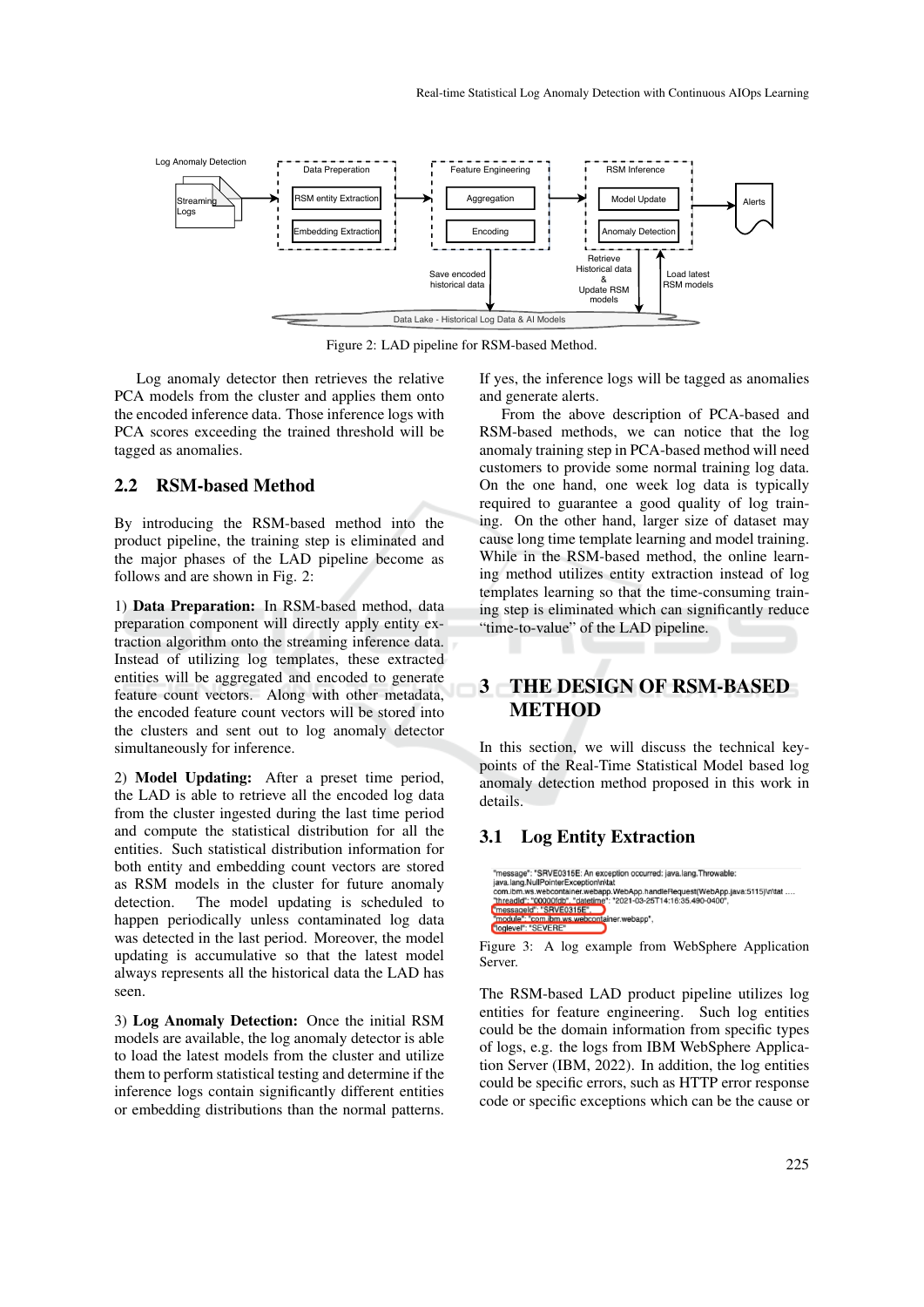

Figure 4: An example of error entity extraction for general logs.

symptoms for system incidents. During the data preprocessing phase, the data preparation component in the LAD pipeline is responsible for extracting such log entities in real-time and then aggregating and encoding them to form the feature count vectors for further anomaly detection.

#### 3.1.1 WebSphere Logs

The IBM WebSphere Application Server is a flexible, security-rich Java server runtime environment for enterprise applications. Each WebSphere log contains a designated message ID or log level, or both. Fig. 3 shows an example of a WebSphere log which contains a specific message ID "SRVE0315E" and the log level "SEVERE". Based on the prior domain knowledge of the WebSphere, such message ID's and log levels are indicators of specific types of abnormal system behaviors. The task of the data preparation component is to identify if an incoming log is from a Websphere Application Server and then extract any shown message ID's and log levels for feature engineering.

#### 3.1.2 General Logs

For all other non-WebSphere types of logs, during the log data preparation stage, we utilize the SystemT framework (Krishnamurthy et al., 2009) to define the rules for log entity extraction (Mohapatra et al., 2018; Aggarwal et al., 2021; Aggarwal and Nagar, 2021). First, the sentiment analysis is performed on the log as log messages usually contain missing or faulty attributes while encountering any system errors. In order to satisfy the run-time analysis requirement, we adopt a dictionary-based approach as opposed to a full-blown machine learning approach. The negative sentiment dictionary used in our product pipeline was built based on our technical domain leveraging on open-source sentiment dictionaries such as Vader (Hutto and Gilbert, 2014) and SentiWordNet (Baccianella et al., 2010). We have discarded some nouns candidates and added some words denoting negation because in log data, negative sentiments are mostly associated with actions which mostly comprise of verbs, adverbs or adjectives.

In addition, the relation and cause extraction are performed to extract any detected error codes and exceptions. Relation extraction includes the following steps: (1) Dependency parsing; (2) Verb filtration and Clause/Predicate selection; (3) Extension of Noun phrase; (4) Negative sentiment; (5) Relation clause/phrase generation. For cause extraction, we consider the following four rules: (1) Presence of Causative Verbs; (2) Presence of Phrasal Verbs; (3) Presence of prepositional Adjective or Adverbial Phrases; (4) Absence of Noun Phrase.

With the above sentiment analysis, relation and cause extraction tools, we are able to extract error codes, exceptions' types from the logs if present, and also identify if a log message indicates erroneous system behaviour based on symptoms or negative sentiment dictionaries. Fig. 4 shows an example of the entity extraction for general logs. From Fig. 4, we can observe that the extracted error code is "500" and the exception type is "java.lang.IllegalStateException" and this log message is identified as an erroneous log based on the sentiment and symptoms.

#### 3.2 Feature Encoding

By employing the above proposed log entity extraction method, the data preparation component is able to extract message ID's and log levels for WebSphere logs and extract error entities for general erroneous logs. Those general logs without any error entities will be tagged as "normal" logs. We use these extracted entities to build the feature count vectors.

To build the feature count vectors, we first group any logs that occurred in a preset time period *T* to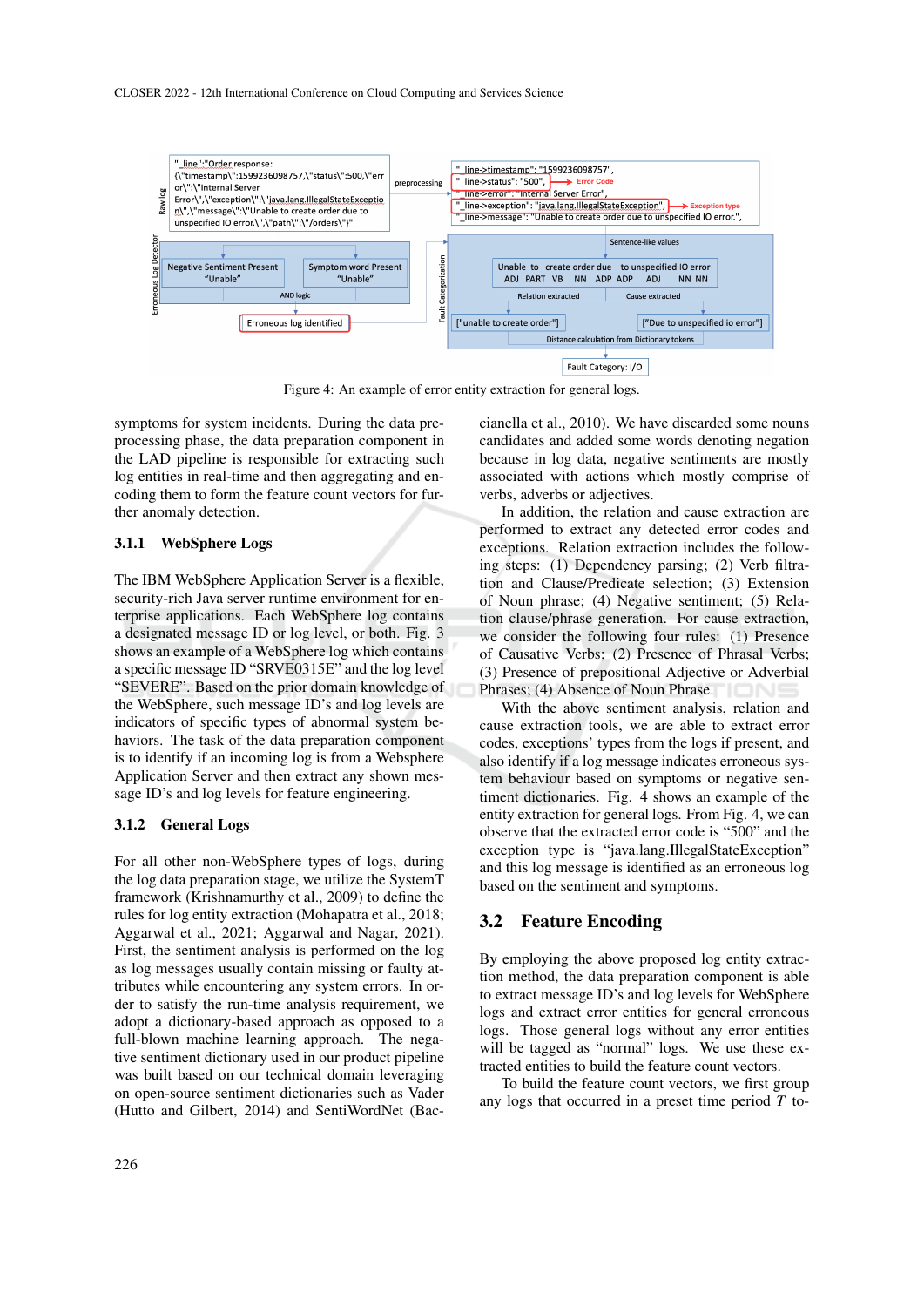gether, e.g. every 10 seconds, thus all logs in one time period forms a time window. Assuming there are *M* logs in the time window *t*, labeled as  $L_1, L_2, \cdots, L_M$ , and there are total of *N* different possible entities that can be extracted out for all the logs in time window *t*. If the  $n^{\text{th}}$  entity is extracted from the  $m^{\text{th}}$  log  $L_m$ , then we denoted  $e_m^n = 1$ , otherwise  $e_m^n = 0$ . Thus, the feature count vector for this time window *t* is constructed as  $X_t = [x_1, x_2, \dots, x_N]$  where the count of the *n*<sup>th</sup> feature is given by:

$$
x_n = \sum_{m=1}^{M} e_m^n.
$$
 (1)

### 3.3 RSM Model Update

After the customer connects streaming logs to the system, LAD will start running with an empty statistical baseline log anomaly detection model. The RSM model updating happens periodically, e.g. every 30 minutes. The Data lake shown in Fig. 2 stores the encoded historical log data and the corresponding feature count vectors happened during the last period. Thus, the first RSM model should be ready in 30 minutes based on the historical data within the previous 30 minutes.

RSM is a statistical-based log anomaly detection method, where the RSM model contains all the extracted entities' and embedding vectors' statistical metrics, such as mean value, standard deviation (std), co-variance, sample size, etc. Given a batch of encoded and time-windowed logs  $[X_1, X_2, \cdots, X_T]$  uploaded by the data preparation components during the last period and a previous RSM model  $M_{n-1}$ , we are able to compute and update all the above statistical metrics which form a new RSM model *Mn*, which reflects the latest statistical distribution during normal operation period.

Another key feature of the RSM model updating is the automatic skipping mechanism. Before the model updating, the LAD will automatically check the anomaly-to-windowed-log ratio, which is defined as the ratio of number of detected anomalies to the number of total windowed logs ingested in the last period. If the anomaly-to-windowed-log ratio exceeds a preset threshold, then the LAD will tag the last period as an incident period and skip the model update temporarily for this round to avoid potential biased RSM models. With this automatic skipping mechanism, the RSM model is able to remember only the statistical distribution for logs in normal operation period, without manual human interference.

#### 3.4 RSM Anomaly Detection

RSM anomaly detection is comprised of two independent anomaly detection methods: an entity-based detection method and an embedding-based detection method. The entity-based method uses the statistical metrics from extracted entities shown in Section 3.1, while the embedding-based detection method uses the statistical metrics from extracted embeddings (Liu et al., 2020). The inference results from the two individual detection methods are aggregated together to produce a single output that forms the RSM anomaly detection's final inference result.

#### 3.4.1 Entity-based Detection

In a RSM model  $M$ , using historical data, we store the sample mean  $\mu_{e^n}$ , the sample standard deviation,  $\sigma_{e^n}$ , the sample size  $N_{e^n}$ , and the indicator variable  $I_{e^n}$  for the *n*<sup>th</sup> extracted entity  $e^n$ .  $I_{e^n} = 1$  if  $e^n$  corresponds to an error entity otherwise  $I_{e^n} = 0$ . Given a time-windowed  $\log X_t$ , let  $x_n$  be the corresponding counts for entity  $e^n$  in that given time-window, then time-windowed  $log X_t$  is flagged as an anomaly if it is the case that

$$
1 - \Phi\left(\frac{\mu_{e^n} - x_n}{\sigma_{e^n}}\right) < \varepsilon \mid I_{e^n} = 1 \tag{2}
$$

for any entity  $e^n$  and for some threshold ε, e.g. 0.05. Φ denotes the CDF for the standard normal distribution. Y PUBLIC*A*TIONS

#### 3.4.2 Embedding-based Detection

The RSM model *M* will also store an sample embedding mean vector  $\mathbf{M}_n = [\mu_1, \mu_2 \cdots, \mu_n]$  for some dimension  $n$ , e.g. 20, and a  $n \times n$  covariance matrix  $Σ$  with element  $(i, j)$  representing the covariance between dimension *i* and dimension *j*. These two metrics are also computed via the historical data that the RSM model observes. An incoming time-windowed log X*<sup>t</sup>* will contain a *n* dimension embedding vector,  $X_t$ <sub>emb</sub>, that corresponds to that time-window's embedding, we denote the Mahalanobis distance of  $X_t$ ,  $MD(X_t)$  as

$$
MD(\mathbf{X}_t) = \sqrt{(\mathbf{X}_{t,emb} - \mathbf{M}_n)\Sigma^{-1}(\mathbf{X}_{t,emb} - \mathbf{M}_n)^{\mathsf{T}}}. (3)
$$

Under the assumption that the underlying *n* dimension embedding vector is a multivariate normal random variable, then it follows that

$$
MD(\mathbf{X}_t) \sim \sqrt{\chi_n^2},\tag{4}
$$

with  $\chi_n^2$  being a chi squared distribution with *n* degrees of freedom. We flag time-windowed  $\log X_t$  as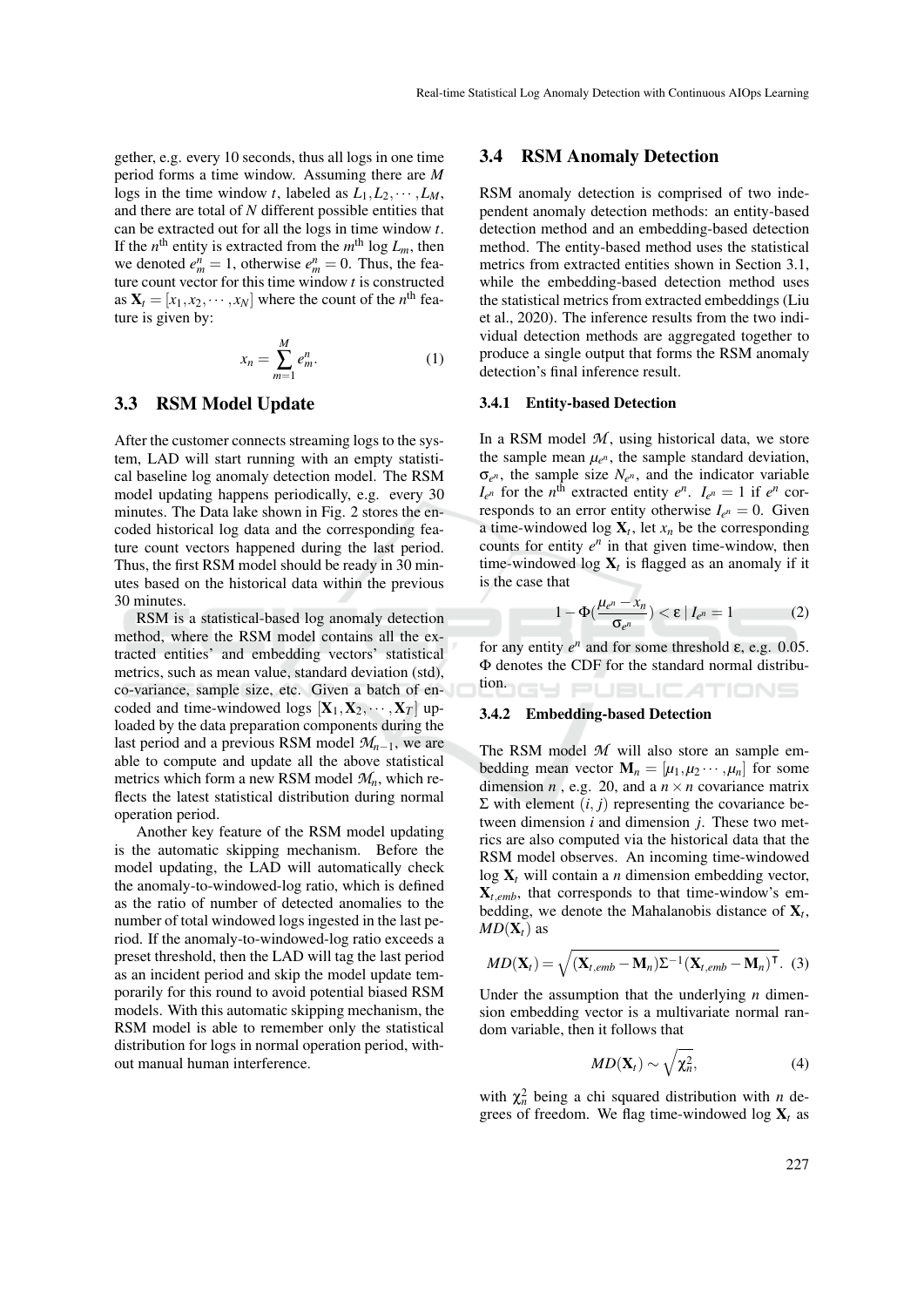an anomaly if  $MD(X_t)$  exceeds a certain threshold, e.g. the square root of the 95 percentile of a  $\chi_n^2$  distribution.

#### 3.4.3 Aggregation Rule

Let our entity-based detection method's inference result on time-windowed log  $X_t$  be denoted as  $RSM_{entity}(\mathbf{X}_t)$ .  $RSM_{entity}(\mathbf{X}_t) = 1$  if  $\mathbf{X}_t$  is flagged as an anomaly by the entity-based model and 0 otherwise. Correspondingly, let our embedding-based detection method's inference result on  $X_t$  be denoted as  $RSM_{embedding}(\mathbf{X}_t)$  and also be equal to 1 if flagged as anomaly by the embedding-based model and 0 otherwise. We aggregate the two models' results to create our RSM model's inference result on X*<sup>t</sup>* , *RSM*(X*t*) to be

 $RSM(\mathbf{X}_t) = RSM_{entity}(\mathbf{X}_t) \vee RSM_{embedding}(\mathbf{X}_t).$  (5)

## 4 EXPERIMENT RESULTS

In our experiments, We compare the anomaly detection performance of the LAD product pipeline before and after integrating the proposed RSM-based method with multiple datasets. The previous version of the LAD product pipeline adopted the PCA-based method only. By integrating the proposed RSMbased method, the LAD product pipeline is able to turn on/off either PCA-based or RSM-based methods through system configuration. Thus, in this section, we will show evaluation results for multiple datasets with the following three system configuration: (1) PCA-based method only (2) RSM-based method only (3) PCA-based & RSM-based methods.

#### 4.1 Datasets

- Sockshop: The sockshop application is a userfacing part of an online shop that sells socks, which contains many microservice components including management of the user account, catalog, cart, orders, payment, shipping, etc. The training data for PCA-based method was collected when the application was running in normal operation with simulated user flows for one week. The testing data was collected by running the system in normal operation first for at least 30 minutes and then manually ingested different types of system incidents, with recording the timestamps of abnormal periods to generate ground truth labels.
- Quote of the Day (QotD): The QotD application is another simulated micro-service applica-

tion which randomly selects a quote from a famous person. The application contains many micro-services including rating, image, author, etc., which manage the different attributes of the quotes. Similarly, we first collect one week normal data for PCA-based log training. The testing data was collected in the similar way: normal logs first, followed by abnormal logs caused by manually ingested system errors.

• IBM Watson AI service (WA): In contrast to the above two simulated systems, we also evaluate the LAD performance using the logs generated by the IBM Watson AI service which is a real system with 48 cloud micro-services and 15 applications, ranging from distributed systems, supercomputers, operating systems to server applications. The training data and testing data for WA were collected via a data collection method similar to what was shown previously for the other two datasets. However, the WA system is much more complex, which results in a much larger size of logs than Sockshop and QotD datasets.

## 4.2 Metrics

Log anomaly detection is one type of binary classification problems, where the positives are the anomalous log data and the negatives are those normal log data. However, unlike other binary classification problems, the log data for anomaly detection is very imbalanced as the positives are usually far way less than the negatives. The reason is that exceptions or incidents are rare cases for the mature systems compared to the normal operations. Thus, for such imbalanced testing log data, we evaluate the LAD performance with the following metrics:

• True Negative Rate (TNR):

$$
TNR = \frac{TN}{N} \tag{6}
$$

• False Positive Rate (FPR):

$$
FPR = \frac{FP}{N} \tag{7}
$$

• Recall or True Positive Rate (TPR)

$$
Recall = \frac{TP}{N}
$$
 (8)

• F1-score

$$
F1 = \frac{2TP}{2TP + FP + FN} \tag{9}
$$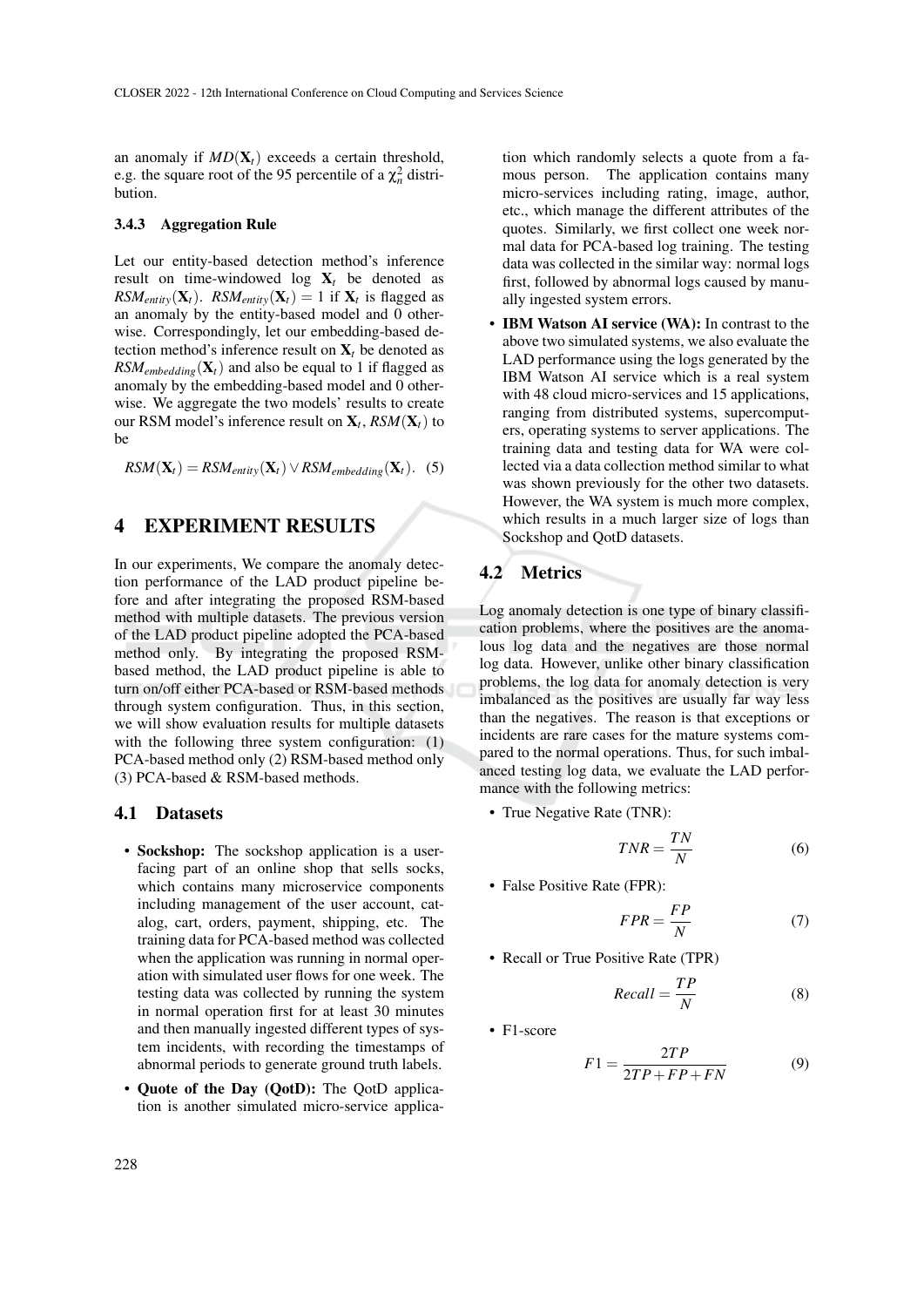| <b>LAD</b> method | <b>Datasets</b> | TNR  | <b>FPR</b> | Recall | <b>F1-score</b> |
|-------------------|-----------------|------|------------|--------|-----------------|
| PCA-based         |                 | 0.73 | 0.27       | 0.5    | 0.04            |
| RSM-based         | Sockshop        |      | 0          | 0.17   | 0.29            |
| PCA & RSM         |                 | 0.99 | 0.01       | 0.67   | 0.73            |
| PCA-based         |                 | 0.99 | 0.01       |        | 0.99            |
| RSM-based         | QotD            | 0.99 | 0.01       |        | 0.99            |
| PCA & RSM         |                 | 0.99 | 0.01       |        | 0.99            |
| PCA-based         |                 | 0.98 | 0.02       | 0.29   | 0.33            |
| RSM-based         | WA              | 0.84 | 0.16       | 0.66   | 0.35            |
| PCA & RSM         |                 |      |            | 0.35   | 0.52            |

Table 1: The experiment results for three datasets with different LAD methods.

### 4.3 Results

Table 1 shows the experiment results comparison for the three datasets with different LAD methods. First, we observe that the PCA-based LAD method performs very well on QotD dataset due to the relatively simpler log structure. However, PCA-based method performs bad on the Sockshop and WA dataset where the log structure is more comprehensive and information or parameters inside the log are more fluctuating. From Table 1, we observe that compared with the PCA-based LAD method, the proposed RSM-based method can improve the F1-score on both Sockshop and WA datasets without downgrading the LAD performance on QotD dataset. In addition, the LAD product pipeline allows both models to be enabled to further improve the detection accuracy. We can observe that by enabling both methods, the False Positive Rate (FPR) has significantly reduced for all three datasets while the Recall is improved, thus leading to an overall improvement on the F1-score. Comparing to the PCA-based method, we can observe the average F1-score over all three dataset is improved around 60% when both PCA-based and RSM-based methods are enabled in the LAD product pipeline.

## 5 CONCLUSION AND FUTURE WORK

Training data is not always available or sufficient, and identifying if the training data is contaminated, or not, may need a lot of human effort. It is important to introduce an online algorithm in the LAD which can provide predictive insights without off-line training data and learn a system's normal behaviours gradually. In the meantime, it is vital for the LAD system to be smart enough to automatically identify incident periods and avoid potentially biased models. All such features are included by enabling the RSMbased log anomaly detection method in our current product pipeline. Experiments on multiple datasets demonstrate the efficacy of the proposed method.

While we made significant progress in delivering a more robust and reliable LAD pipeline, the journey of continuous improvement of our LAD pipeline never stops. Here are a few things we are actively working on for future iterations.

- Enrich ensembled models for different LAD algorithms to work hand in hand to further enhance the accuracy of the model.
- Expose precision-recall tradeoff knobs to improve the transparency of LAD algorithms to gain trust of AI.
- Improve log comprehension so better representation can be learned from a mixture of formats.
- Seek and leverage user feedback to fine-tune individual LAD models and prediction aggregation.
- Customize our models to handle seasonality of log volumes and maintenance windows better.
- Differentiate anomalies, alerts and incidents to tell a meaningful incident story.
- Correlating alerts to golden signals, service level objectives, and error budgets for better separating alerts from incidents and for better incident prediction.

## **REFERENCES**

- Aggarwal, P., Bansal, S., Mohapatra, P., and Kumar, A. (2021). Mining domain-specific component-action links for technical support documents. In *8th ACM IKDD CODS and 26th COMAD*, CODS COMAD 2021, page 323–331, New York, NY, USA. Association for Computing Machinery.
- Aggarwal, P. and Nagar, S. (2021). Fault localization in cloud systems using golden signals. *Management*,  $21.4$
- Baccianella, S., Esuli, A., and Sebastiani, F. (2010). SentiWordNet 3.0: An enhanced lexical resource for sentiment analysis and opinion mining. In *Proceedings*